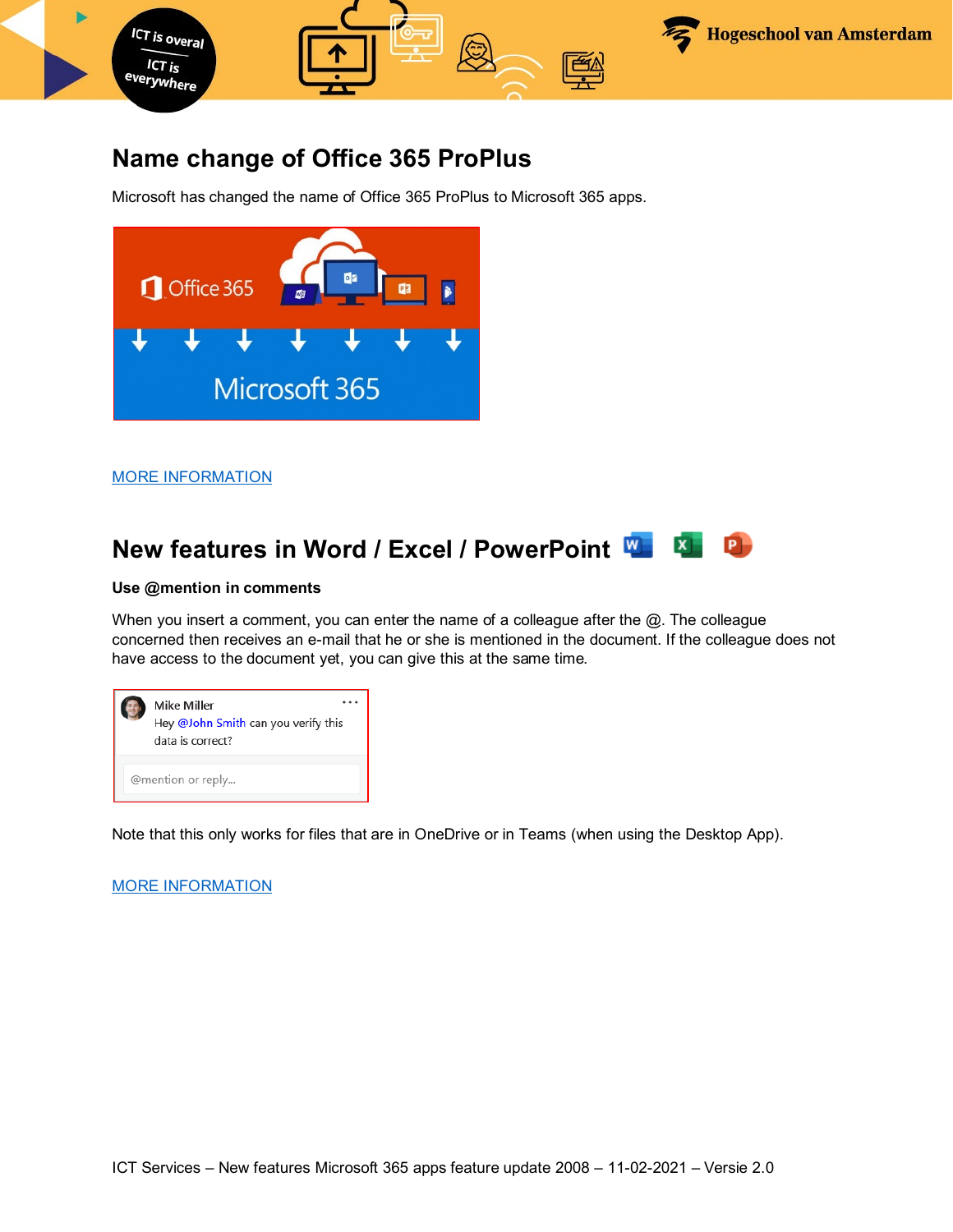

### **Choose the perfect color**

You can use color codes to choose the perfect color for a font, marker and more.

| Colors                   |                            | 7<br>×     |
|--------------------------|----------------------------|------------|
| Standard                 | Custom                     | OK         |
| Colors:                  |                            | Cancel     |
| ä,                       |                            |            |
| Color model:             | $\checkmark$<br><b>RGB</b> |            |
| Red:                     | $\div$<br>0                |            |
| Green:                   | ÷<br>176                   | <b>New</b> |
| Blue:                    | ÷<br>80                    |            |
| Hex:                     | #00B050                    |            |
| Transparency:            |                            |            |
| $\overline{\phantom{a}}$ | ÷<br>$\rightarrow$<br>0%   | Current    |

### [MORE INFORMATION](https://insider.office.com/en-us/blog/hex-color-values-in-color-picker)

# **Changed feature in Word**

### **Inserting images**

When you insert an image, you will get a pop-up screen where you can choose from the following options:

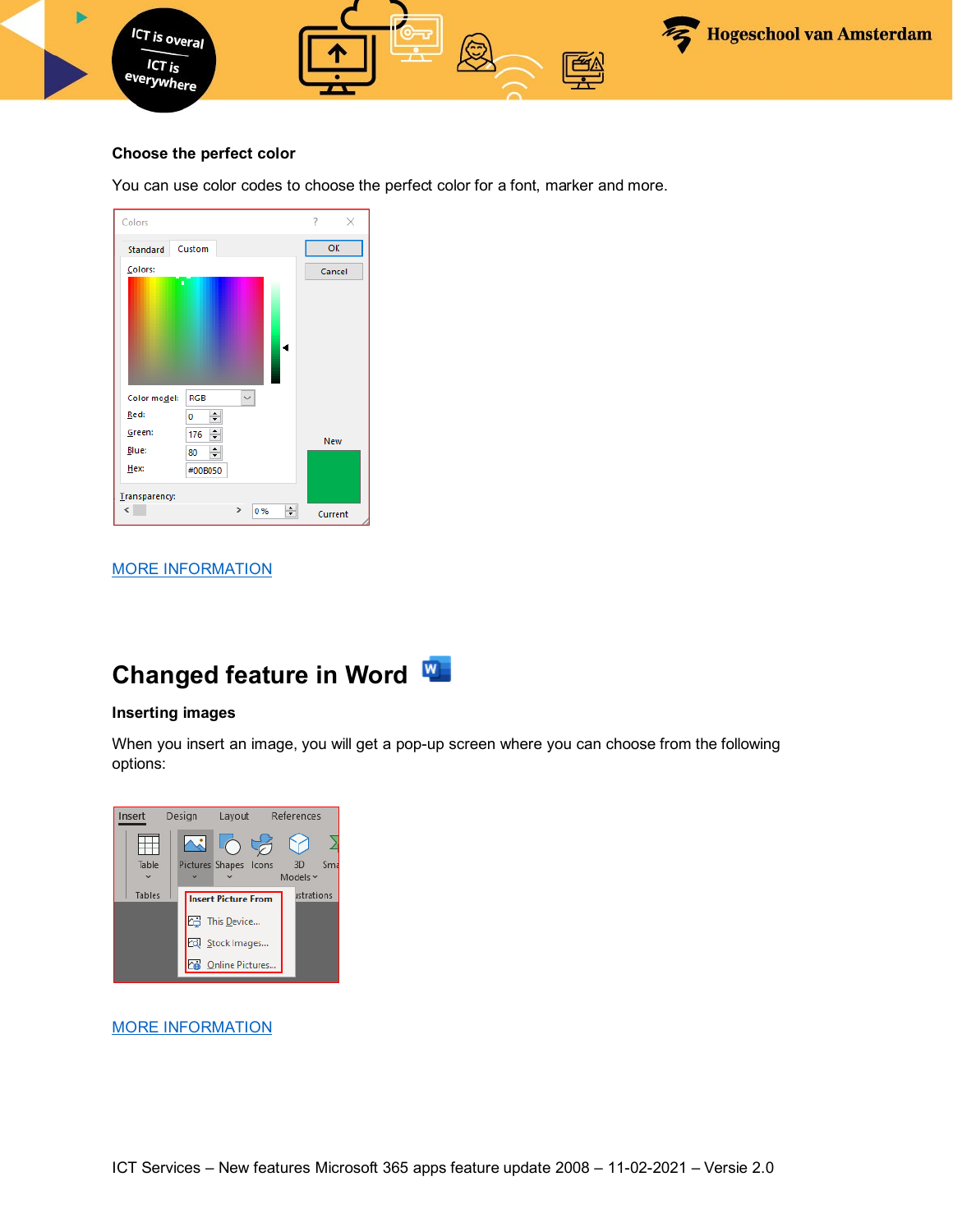

## **New feature in PowerPoint**

### **Link to a slide**

You can now share a link to one slide within a PowerPoint presentation by right-clicking on a slide and choosing Link to this Slide.

| $X$ Cut                          |
|----------------------------------|
| Le Copy                          |
| <sup>n</sup> Paste Options:      |
| ĥ Ë                              |
| 卣 <u>N</u> ew Slide              |
| <sup>[12</sup> ] Duplicate Slide |
| <b>Delete Slide</b>              |
| <b>同 Add Section</b>             |
| <b>□</b> Layout<br>$\mathcal{P}$ |
| <b>图</b> Reset Slide             |
| A Format Background              |
| Photo Album                      |
| Hide Slide<br>⊿                  |
| Link to this Slide<br>╔,         |
| ᄓ<br>New Comment                 |